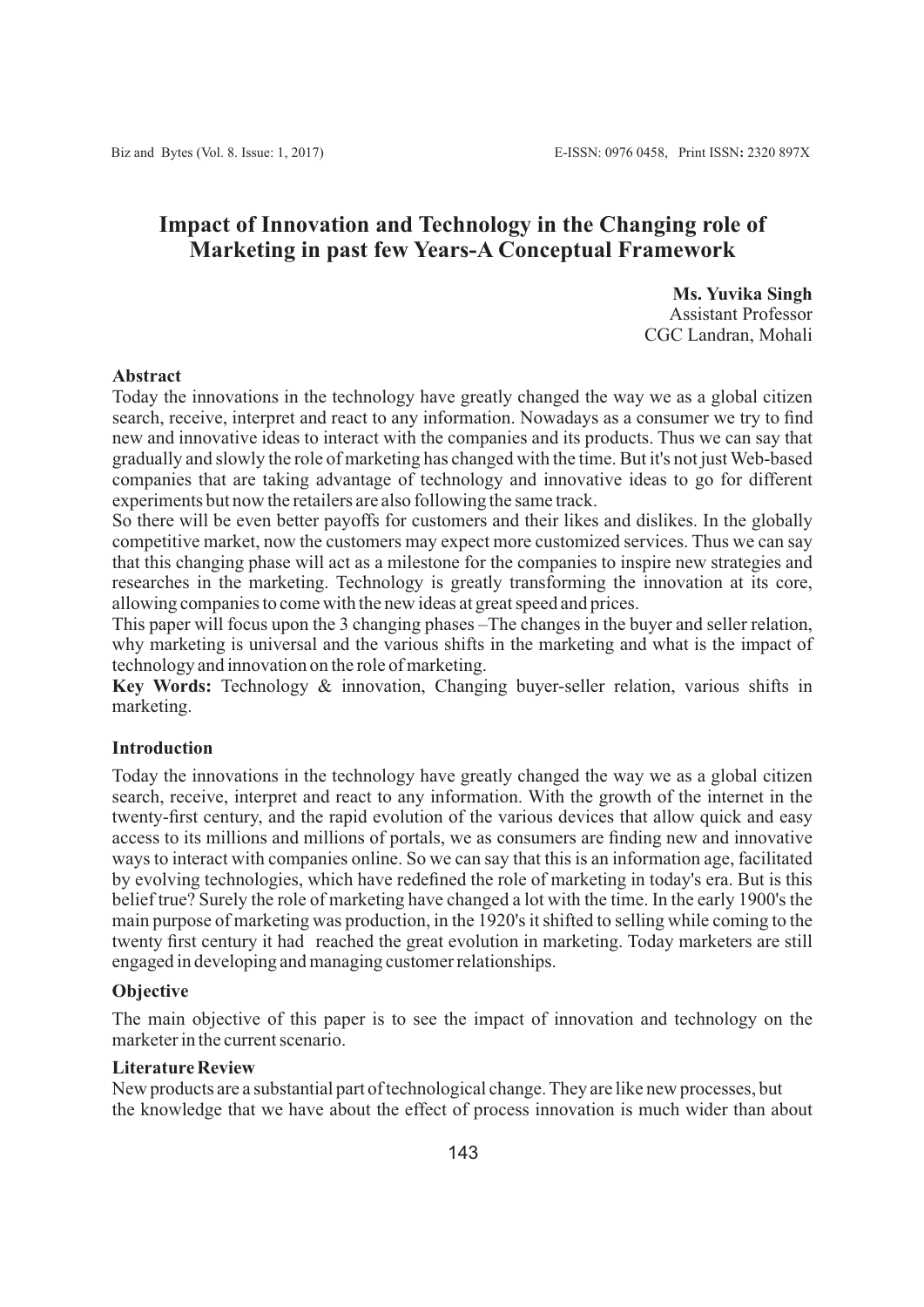product innovation. More successful although less formal is the explanation given by Scitovsky (1977) the consumer needs variety in what she consumes simply because she needs novelty to experience well being and comfort. Following his ideas, and merging them with the previous ones, we find useful the work done by Bianchi (1998; 2002). She argues that novelty is a relevant factor in the inputs that the consumer is using to maximize utility. Both Scitovsky and Bianchi acknowledge in their work the research on novelty completed by Berlyne (1974). Although novelty is addressed by Garcia Torres (2009) as an inner search of the consumer, marketing can be deeply related to increases in the consumer's perception of novelty. Ofek and Sarvary (2003), with a similar model, reach a different conclusion; the leader tends to invest more in marketing to maintain its leading position while the follower concentrates more on R&D.

# **Changing phases in Marketing**

Although the role of marketing has not changed due to technology much but the power dynamic in seller- buyer relationship, corporate attitudes toward the marketing function and marketing approaches have been changed by the rapid evolution of technology. This paper will focus at each of these three changes, and their underlying catalysts, which have propagated the new face of marketing experienced by the marketers in the current scenario.

# **Change in the PowerDynamic**

The rapid growth in the internet has been the only most important reason in the change of the power dynamics from marketers to consumers. Through the use of the internet, consumers have gained access to the unlimited data in and around the world – data that is timeless, boundless, critical and verifiable. With just one click of a button we can gain numerous insights about the different companies and their products and services. We as Consumers can compare different products, find reasonable prices that suits us, go through the reviews and even interact with other users about product quality and satisfaction level. According to Tech Target, more than 64% of car buyers use the Internet to research car models, features, and prices. Feeding this need for information, tech giants have created a slew of digital devices, including smartphones and tablets that give probing consumers on demand access to their most sought after desires. Even further, internet users are not just using content, they are creating and sharing with others, allowing for unprecedented transfers of information and knowledge. With the explosion of social media, such as Facebook, Twitter, Instagram and more, consumers can access direct feedback about products – both good and bad – from their network connections. Today we can express our views through a blog or video created by a dissatisfied customer which can become viral in fraction of seconds. A viral video can mount an army of criticism and online hate for a product, even a company. It is been estimated that near about 40% of people are influenced by brands on social media. Consumers no longer believe in the words of the marketer, instead they believe in the words of their communities and their own online network system. This shift is consequently reducing the thinking of brand supremacy and loyalty. Today just by creating a product and pushing it upon customers no longer works, today it is a greatest challenge for a modern marketer to satisfy a customer. Marketer is now ready to listen to the customers and find innovative ways of providing the personalized services. Technology has given way to the rise of the conscious consumer.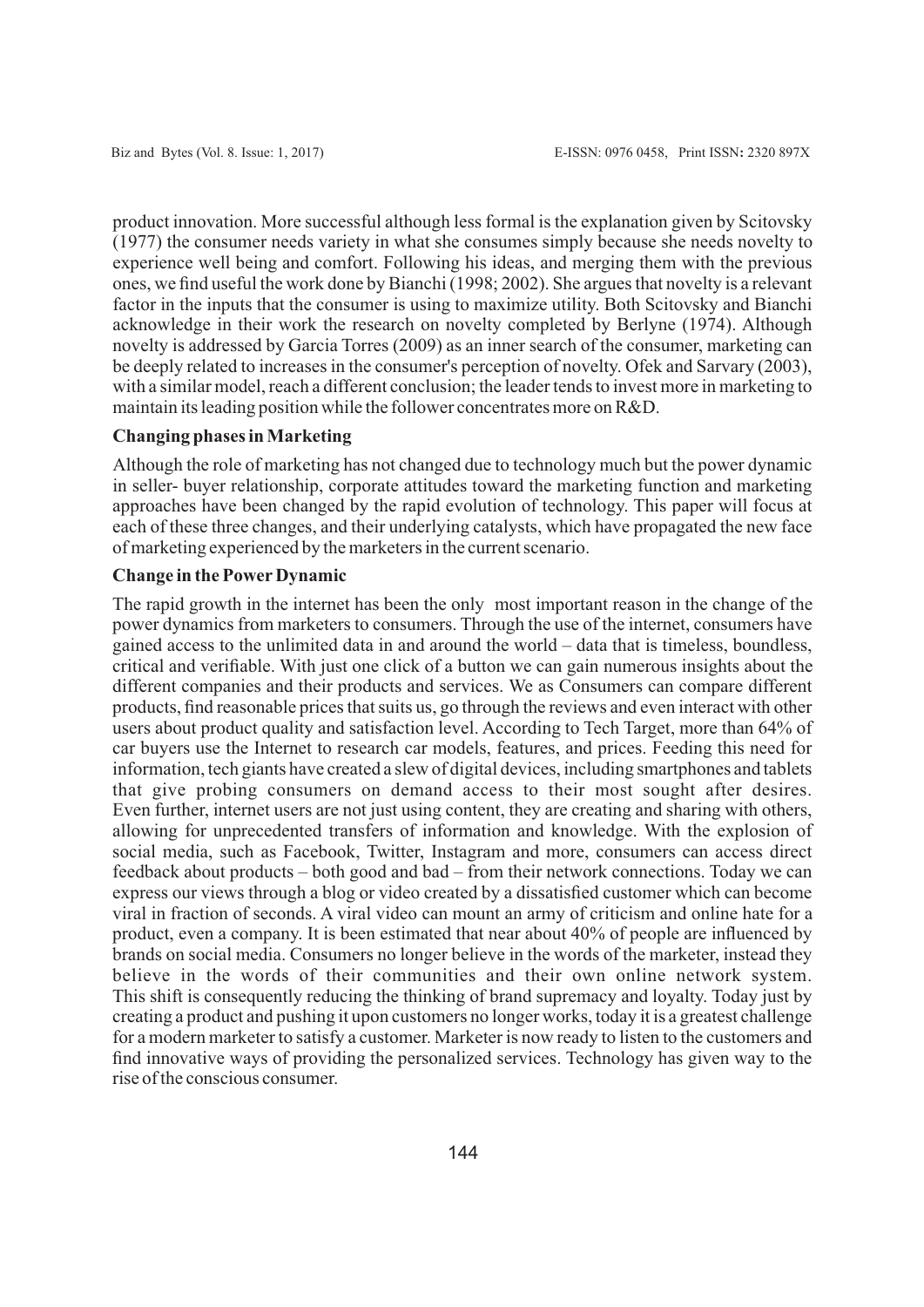#### **Marketing is Everyone's Business**

Traditionally, marketing has been considered as one of the four key functional areas of a business (the others being finance, operations and Human resource management). However with marketing's changing role in the 1990's to building customer relationships, there has been a subsequent change in the way the overall function is regarded internally within corporations. Today, marketing is recognized as the glue that binds organizations together. It is a belief that marketing has become everyone's business but how has technology helped? The answer is in the connections. With increased access to information which is encouraged by the use of innovative mobile digital technologies, customers no longer wait for marketers to reach out to them. Today, consumers interested in seeking additional information may reach out to a company, both online and offline. Using technologies, such as Ad Exchange and Demand Side Platform, marketers can ensure that their customized messages are received by those they are intended for.

Two main factors play a very important role here. The first is that customers no longer differentiate between customer service and product as technology has integrated the world, placing the service at every consumer's finger tips. Consumers have an interface with each and every organization, their products as well as services. The second factor says that marketing's role is not only to build customer relationships but is also infused with the marketing functions. With the increasing use of Customer Relationship Management systems within companies that help to integrate and transform the information from these touch points, it to dynamic strategies, it has become even more important for marketing to be diffused throughout every aspect of a business.

### **The Fundamental Shift**

The internet began entering homes in the 1990's. Earlier the Websites existed in vacuums, allowing very 'little interaction or connectivity to other sites or customers. There is a fundamental shift made from the offline marketing function to the online digital world. The opening-up of the new websites now allow users to create, upload and share content anywhere in the digital world. This fundamental change allowed a shift in communication from being oneway, to two-way interactive dialogues between different users. By far the most compelling change of the approach to the marketing function since the turn of the new century is the shift from Outbound Marketing to Inbound Marketing. Today the marketer knows the advantages of pulling customers toward their product or service, rather than pushing their products toward their customers.

In the last 10 years the users have formed different communities, creating content across different channels and uploading and downloading at alarming speeds. By 2008, Facebook had 150 million users recording uploads of 700 million photos per month; Twitter had grown by 752% to 4.4 million unique monthly visitors and 10% of all internet traffic was video-sharing through the popular social media site YouTube. By 2012, with the increase in internet usage at least one in every two persons owned a smart phone.

## **Is Technology Really Transforming Innovation?**

Yes definitely, the Technology is transforming innovation at its core, allowing the different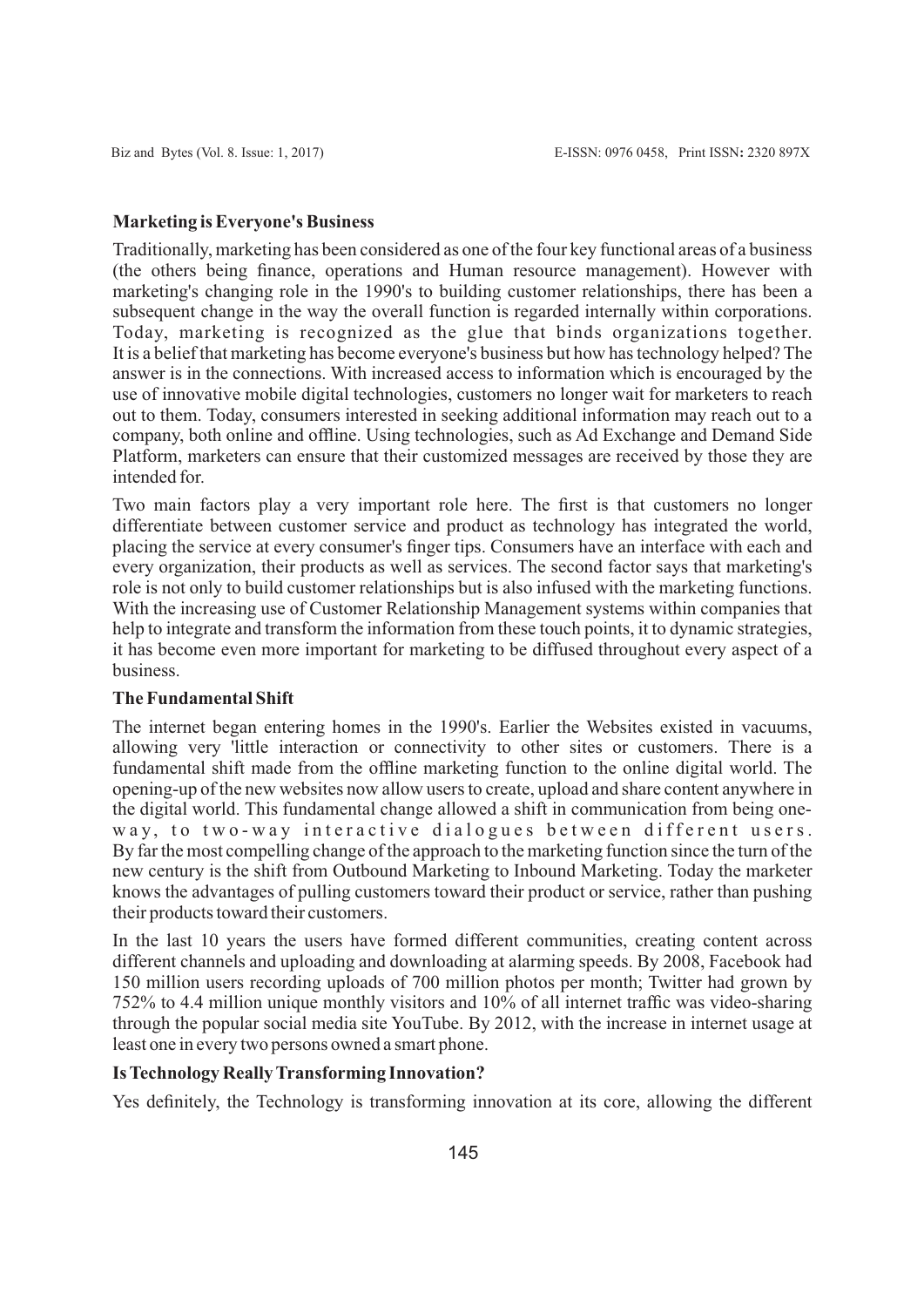companies to test their new ideas and concepts at speeds and prices that cannot be imagined. They can stick the features on Web sites and tell within hours how customers respond. They can see results and feedback and even the number of visitors visiting their website

**The result?** Innovation initiatives that earlier used to take months to launch and respond can now be started in fraction of seconds.

And that makes innovation, the lifeblood of growth, more efficient and cheaper. Companies are able to get a much better idea of how their customers behave and what they want. This gives new offerings and marketing efforts a better shot at success. Effective digital marketing requires that brands have the ability to adapt to change, and to grasp new opportunities. Being able to innovate allows brands to conceptualize new ideas and put them into practice.

# **Impact of technology on organisation:**

When considering the impact of technology as a marketer, what is most important is to develop relevant options and channels that can be utilized to communicate with prospective or already existing consumers:

- Search engine results
- Social networks
- · Banner ads
- Online reviews and ratings
- · Blog posts
- Online video content
- · Smartphone ad formats
- · Tablet ad formats

### **Impact On Consumer**

The average consumer is increasingly exposed to 'relevant' ad materials. Primarily from social networks and browsing behavior, consumers are also being impacted from a privacy point of view.

## **Some Of The Digital Innovations Changing Marketing In 2016**

# ü **Video Innovations**

With all of the recent developments in video — Periscope, deeper Facebook integration, YouTube 360-degree videos the marketer and consumers have found this network more effective than TV.

# ü **Snapchat and Messaging Apps**

Social networking has taken a very personal turn in the past year with the rise of messaging apps and especially Snapchat. For marketers, there's ample opportunity for experimentation. Two years ago, it was really just Facebook. Now we're seeing a real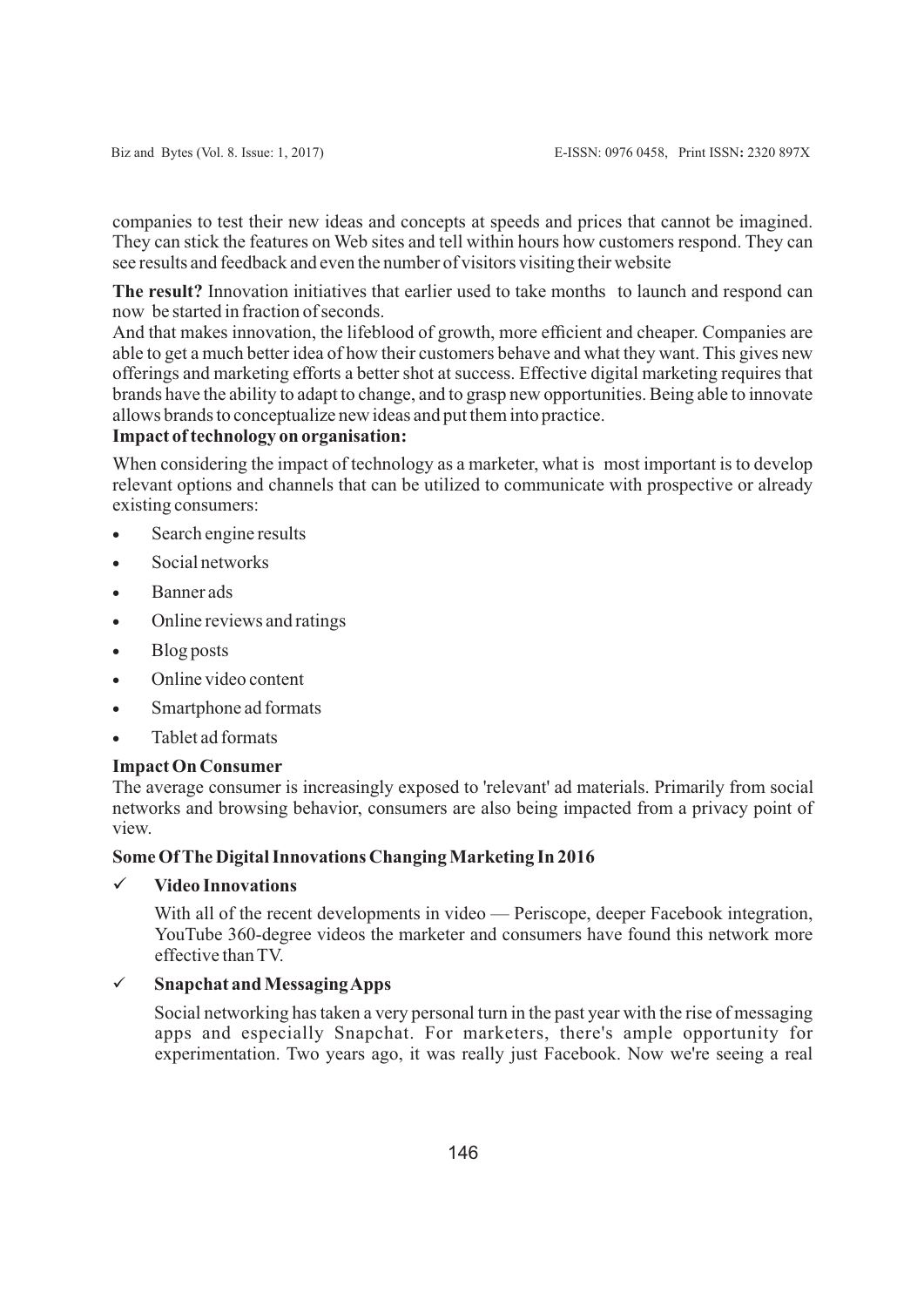explosion of social media innovation.

# ü **Smart watches**

Messaging on smart watches is tied directly to the popularity of messaging apps. Personalized interactions with affluent, tech-loving consumers are where smart watches will excel. Many of the initial apps for smart watches are in the categories such as: flight trackers, maps, fitness, music, shopping lists. The Apple Watch is branching out with app integrations for Target, Honeywell and BMW.

# **Some other examples of Innovation**

# ü **Ikea**

IKEA has always had close ties with innovation. Founded in 1943 as a mail-order sales business, the company has grown into a global multinational spanning 46 countries, built on the unique USP, and the momentous commerciality, of ready-to-assemble furniture.

IKEA's products are renowned for the level of detail that is being put into their design – enabling their furniture to be easily assembled, and that too without tools – and equally it's in the detail of IKEA's marketing where the company is most innovative.

In 2013, for example, they launched the Catalogue app, which not only gave users access to the company's inventory, but via augmented reality, actually allowed them to view how items would look in their home spaces. *The app is a great resource for customers in the consideration stage of the buying cycle.*

# ü **L'Oréal-Test It Now Before You Buy:**

L'Oréal understands that providing for digital-era consumers pre-purchase, is just as important as allowing them to sample products at makeup stands and counters. For this reason they designed an app. L'Oréal's Makeup Genius app allowed users to use their phones to do a digital makeover. The brand recruited the same team behind the makeup of "The Curious Case of Benjamin Button" to provide the realistic visual effects needed. Consumers responded positively; the app was downloaded 7 million times.

# **Conclusion And Findings**

But it's not just Web-based companies that are taking advantage of technology to run crucial experiments. Even retailers who might seem to have tremendous logistical challenges implementing rapid experiments across lots of stores can go for this new approach, thanks to the rise of sophisticated tracking systems that make measuring customer behavior more agile and less expensive.

These systems which track everything from purchases at the cash register to how products move through the supply chain allow stores to cheaply collect terabytes of data on their customer